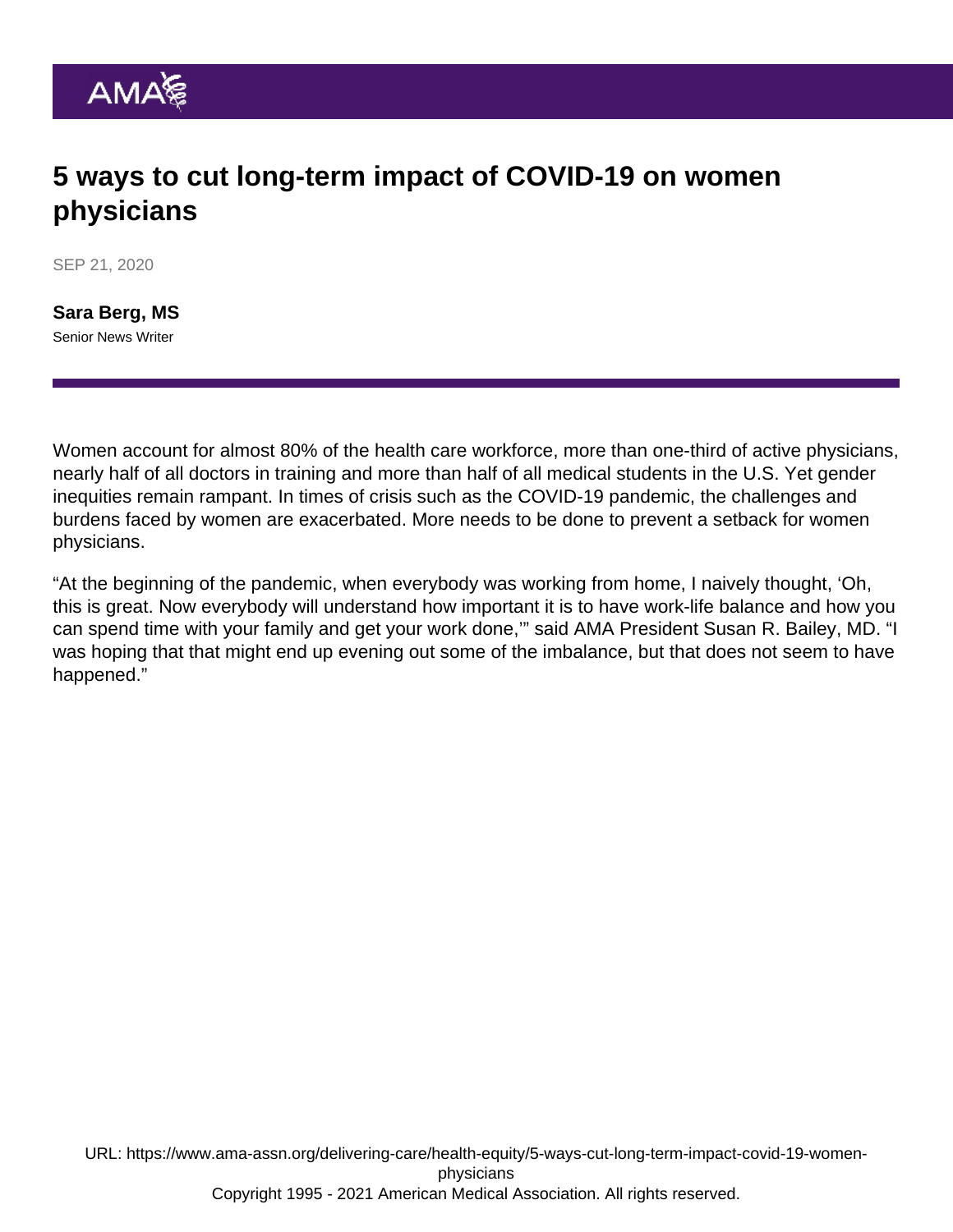Susan R. Bailey, MD During a recent interview, Dr. Bailey shared some ways to maintain and accelerate the progress of women in medicine.

## Gain an appreciation for flexibility

Dr. Bailey hopes that with things being shut down and people working from home, it "has at least given some leaders of health care systems a greater appreciation for how hard it really is to try to practice medicine and raise a family at the same time."

Additionally, she hopes there will be a "greater appreciation for the role that telemedicine can play in making all of our schedules more flexible and enabling us to see patients in perhaps different, not as strict timeframes," Dr. Bailey said. "There are some things that really have to be done in person, but there's some things that we can do virtually and do just as well."

Read this JAMA Viewpoint essay, "[Women Physicians and the COVID-19 Pandemic.](https://jamanetwork.com/journals/jama/fullarticle/2769140)"

#### Understand the value of time with family

URL: [https://www.ama-assn.org/delivering-care/health-equity/5-ways-cut-long-term-impact-covid-19-women](https://www.ama-assn.org/delivering-care/health-equity/5-ways-cut-long-term-impact-covid-19-women-physicians)[physicians](https://www.ama-assn.org/delivering-care/health-equity/5-ways-cut-long-term-impact-covid-19-women-physicians) Copyright 1995 - 2021 American Medical Association. All rights reserved.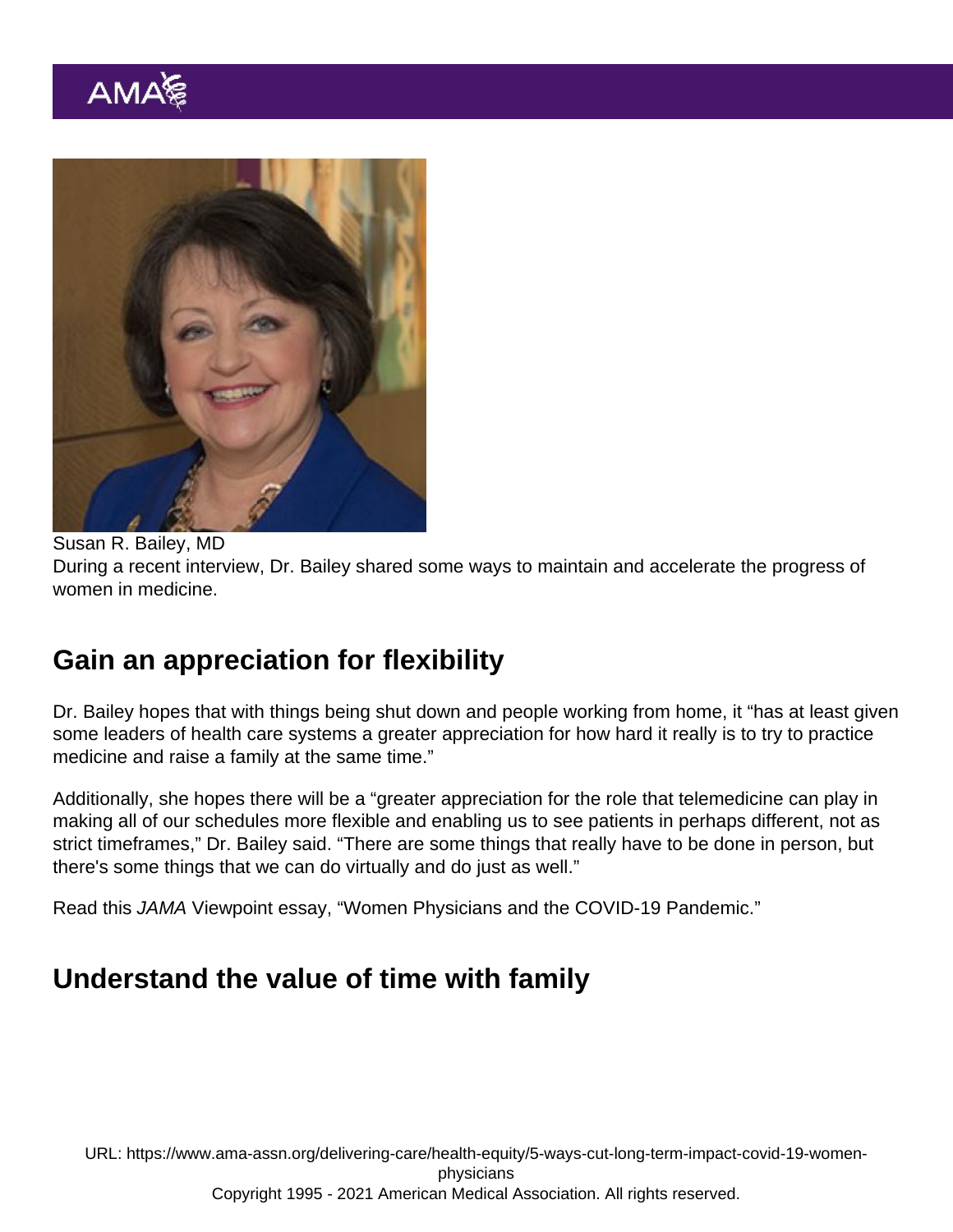"It can be the starting point for a conversation if a woman has taken some time out of her career path to spend with her family," said Dr. Bailey. "There should be a greater awareness now of how important that is, how valuable it is."

When women physicians take time to spend with their families, it should "be seen as a positive rather than a negative," she said.

In an episode of the "AMA COVID-19 Update," experts address [challenges women physicians face](https://www.ama-assn.org/practice-management/physician-diversity/ama-covid-19-daily-video-update-challenges-women-physicians) [during the pandemic.](https://www.ama-assn.org/practice-management/physician-diversity/ama-covid-19-daily-video-update-challenges-women-physicians)

### Be intentional about continuing the conversation

Whether women physicians are in academic medicine, health systems or in private practice, "there really needs to be some very active support, mentorship and awareness raising of how gender equity is still a very significant issue," said Dr. Bailey.

The conversation should also include how the pandemic has harmed gender equity and how the field of medicine can narrow the gender gap.

"When this is all behind us, it's human nature for everyone just to think, 'OK, glad that's over. Business as usual. Let's go back to doing what we're doing,' without realizing what's been lost," said Dr. Bailey. "Medical leaders at all levels need to make sure that their women physicians haven't been lost in the shuffle."

The [AMA Women Physicians Section](https://www.ama-assn.org/member-groups-sections/women-physicians) works to increase the number and influence of female physicians in leadership roles. The section also advocates for and advances the understanding of women's health issues.

#### Reach out about research

While there are women who are doing research during the pandemic "they just haven't been able to get articles written and submitted," said Dr. Bailey. "It's in the academic medical centers' best interest to have as many of their faculty actively engaged as possible."

"Again, it's just raising the awareness that this is a unique time," she said, adding that academic medical center leadership should "make sure they reach out to all of their physicians, but especially the women, saying, 'How can we help? Is there somebody that we can help with data, organization, reference or whatever the hurdle is to get an article submitted?'"

URL: [https://www.ama-assn.org/delivering-care/health-equity/5-ways-cut-long-term-impact-covid-19-women](https://www.ama-assn.org/delivering-care/health-equity/5-ways-cut-long-term-impact-covid-19-women-physicians)[physicians](https://www.ama-assn.org/delivering-care/health-equity/5-ways-cut-long-term-impact-covid-19-women-physicians) Copyright 1995 - 2021 American Medical Association. All rights reserved.